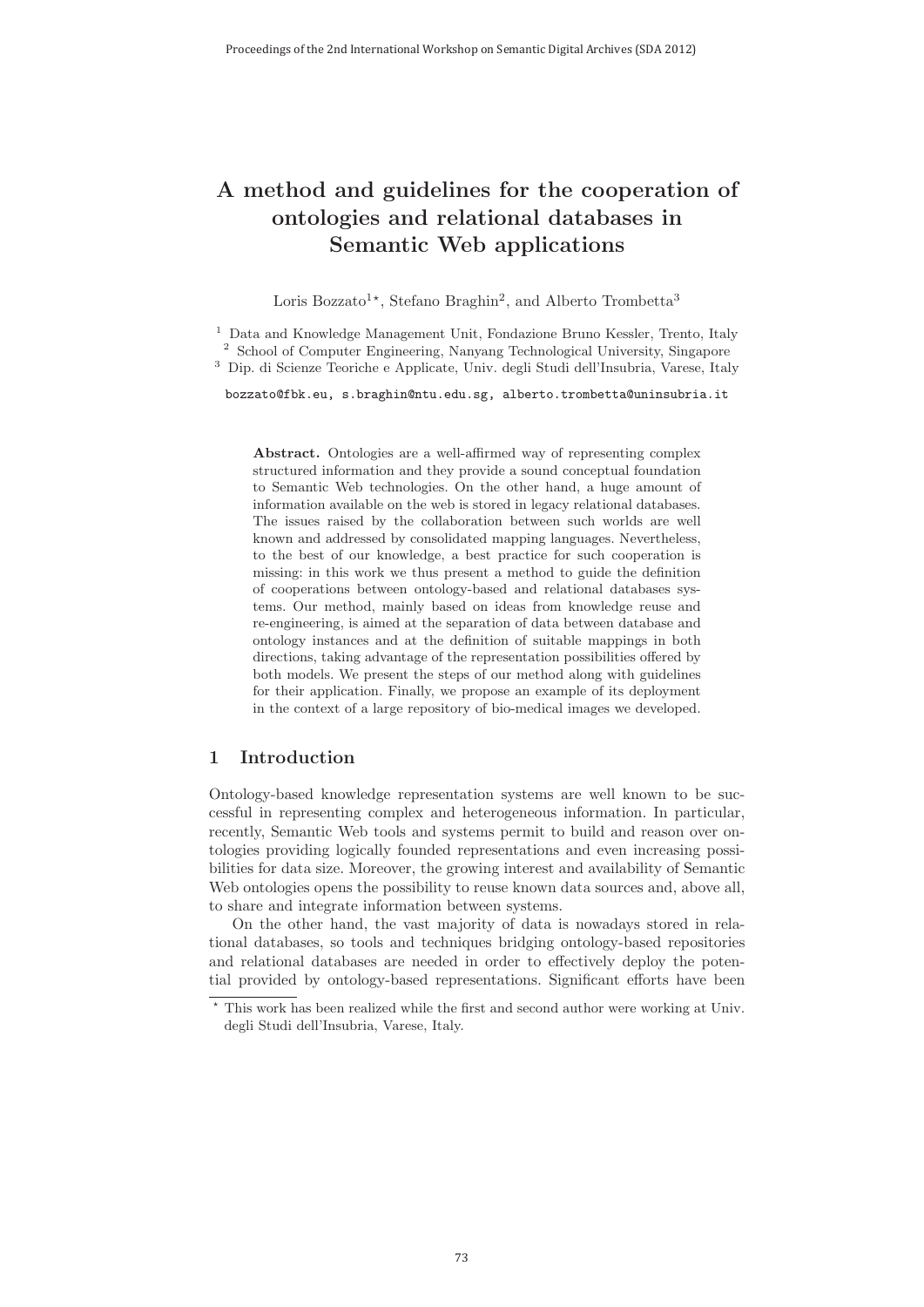made to make possible to provide translations between ontologies and relational schemas in order to easily *publish* readily available database data: however, there is no accepted way on how to use such tools to let cooperate an existing relational database system with a paired ontology based system. For example, to the best of our knowledge, there is no method supporting the decision on what to represent and how to map information in both directions by using already available mapping languages and tools (such as D2R [5,6], Virtuoso RDFview<sup>4</sup> and  $S$ ponger<sup>5</sup> just to name a few).

In this work we propose our experiences in the collaboration of an ontologybased knowledge base and a legacy relational database under a single application. In particular, believing in the fact that the problems of this setting can be quite common, we try to generalize the approach that we chose in our case to a general method for the integration between an ontology and a relational database schema, when deployed together in a Semantic Web-based application. We refer to the definition of *method* provided in the context of knowledge reengineering [17]: a set of "orderly processes or procedures used in the engineering of a product or performing a service". More precisely, we define a sequence of steps that an application designer may follow in order to decide how and what to map between an ontology and a relational database schema.

We point out that we do not aim at defining a novel mapping language between ontologies and relational schemas. Rather we aim at a method for deciding what are, loosely speaking, the relationships occurring between the ontology and the relational database, e.g. to decide what data stored in the relational database may be fruitfully published as RDF or on what data apply the inference tools proper to ontologies, that is, how to distribute data between both repositories in order to take advantage of the capabilities of the two representations. We have deployed our method and guidelines during the implementation of a large image database currently in use at a veterinary institute (namely, Istituto Zooprofilattico Sperimentale della Lombardia e dell'Emilia Romagna, IZSLER for short<sup>6</sup>) serving a large user base distributed over more than fifteen sites in northern Italy. In the following we will briefly introduce the structure of the system that lead us to the formulation of this method: the  $Imm@base$  system, a repository of bio-medical images supporting advanced classification-based functionalities.

#### **1.1 Motivating scenario**

The definitions of the method and of the guidelines described in this paper have been carried out in the context of a project to satisfy the necessity of a major italian veterinary institute, the previously mentioned IZSLER. The requirement was to create a repository of biomedical pictures to be annotated with semantic information from well-known biomedical taxonomies, such as ICTVdb<sup>7</sup> and

<sup>4</sup> http://virtuoso.openlinksw.com/

 $^5$ http://virtuoso.openlinksw.com/dataspace/dav/wiki/Main/VirtSponger

 $6$  http://www.izsler.it

<sup>7</sup> http://www.ictvdb.org/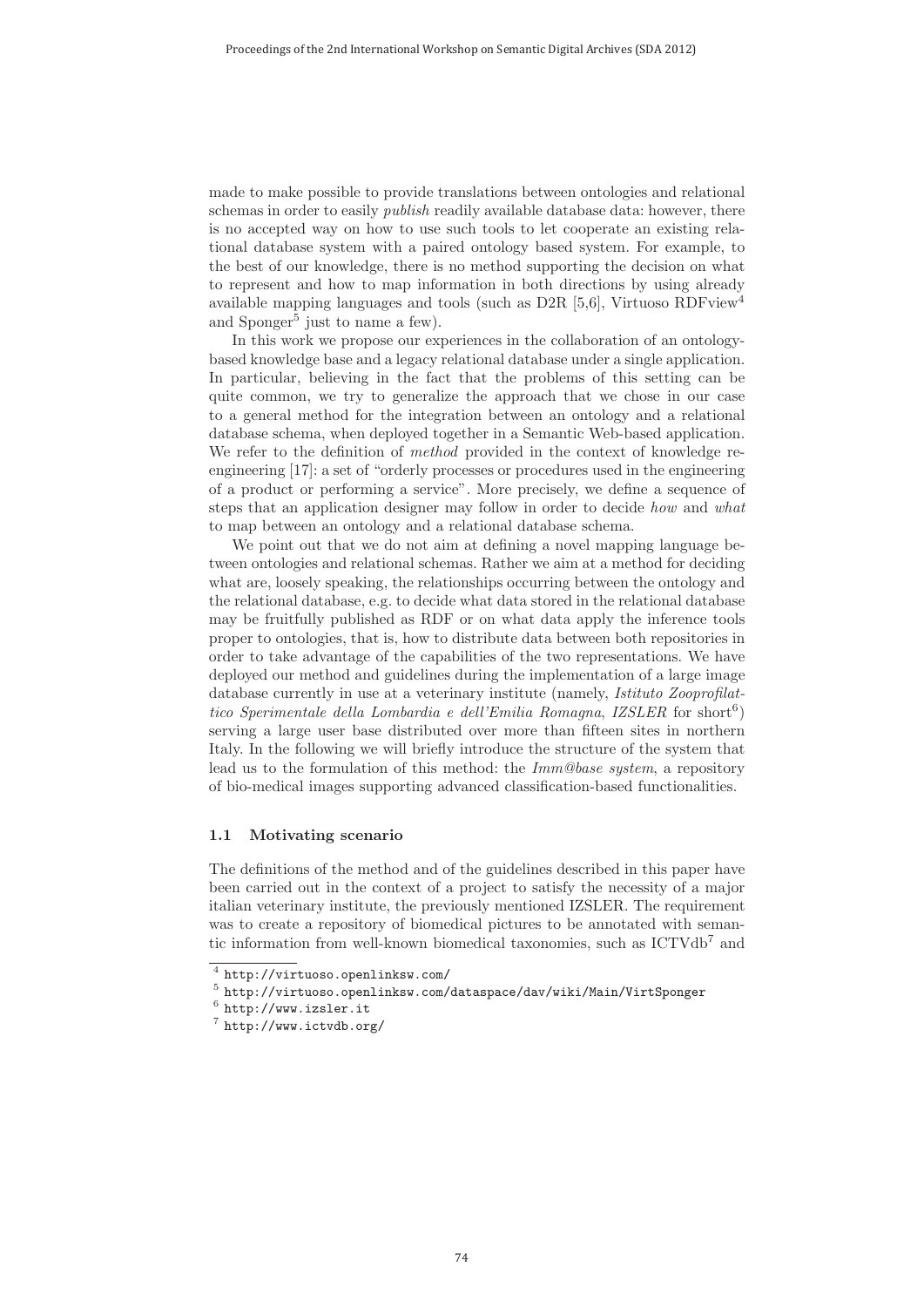NCBI<sup>8</sup>. Moreover, the institute required a further classification of the pictures according to the medical cases they refer to. Such information is stored in a legacy RDB system, called DARWIN, which can not be modified for legal and pragmatic reasons. As an example of the firsts, the information stored in the database is used to quantify the refund which several farmers are entitled of in case of epidemics.

The architecture of the resulting application is shown in Fig. 1. According to the present architecture, the user interacts with the application through a web interface developed in PHP. Such interface provides, in a comprehensive way:

- (i). a guided procedure to upload new pictures, properly annotated with metadata retrieved from the ontology database, which – we remind – contains both semantic data from the domain ontologies and a semantic technologybased representation of the data contained in the legacy DARWIN system used by the veterinary institute.
- (ii). a web form for retrieving pictures and medical cases matching complex criteria defined by the user.

All the semantic data is retrieved via both ad-hoc and dynamically composed SPARQL queries used against a Joseki end-point. The domain ontologies data and the annotated pictures are stored in a PostgreSQL database while the DAR-WIN system uses of a SQLServer database. The first database has been created using the tools provided by the Jena API while the others are connected by means of D2RQ [5,6] mappings.

As it is easy to understand, the proposed architecture asks for the definition of a clear policy of cooperation between the semantic and relational repositories. After summarizing the related works on such cooperations, we introduce our solution, presented as a general method specification.

## **2 Related works**

Several works address the issue of generating Semantic Web content from data stored in traditional databases. Such works can be classified, according to the chosen approach, in three categories:

- (i). Annotation of the data extracted from databases with informations tracking how data have been obtained,
- (ii). Mapping of the database model to an ontology,
- (iii). Generation of an ontology related to the relational model of the DB.

The first approach works with the so-called DeepWeb [9] only and requires the database model to be public [8].

The second approach consists in mapping the database models to a given ontology by means of a mapping language in order to provide access to the content of the database as if it were a "semantic repository" [19]. Examples of

<sup>8</sup> http://www.ncbi.nlm.nih.gov/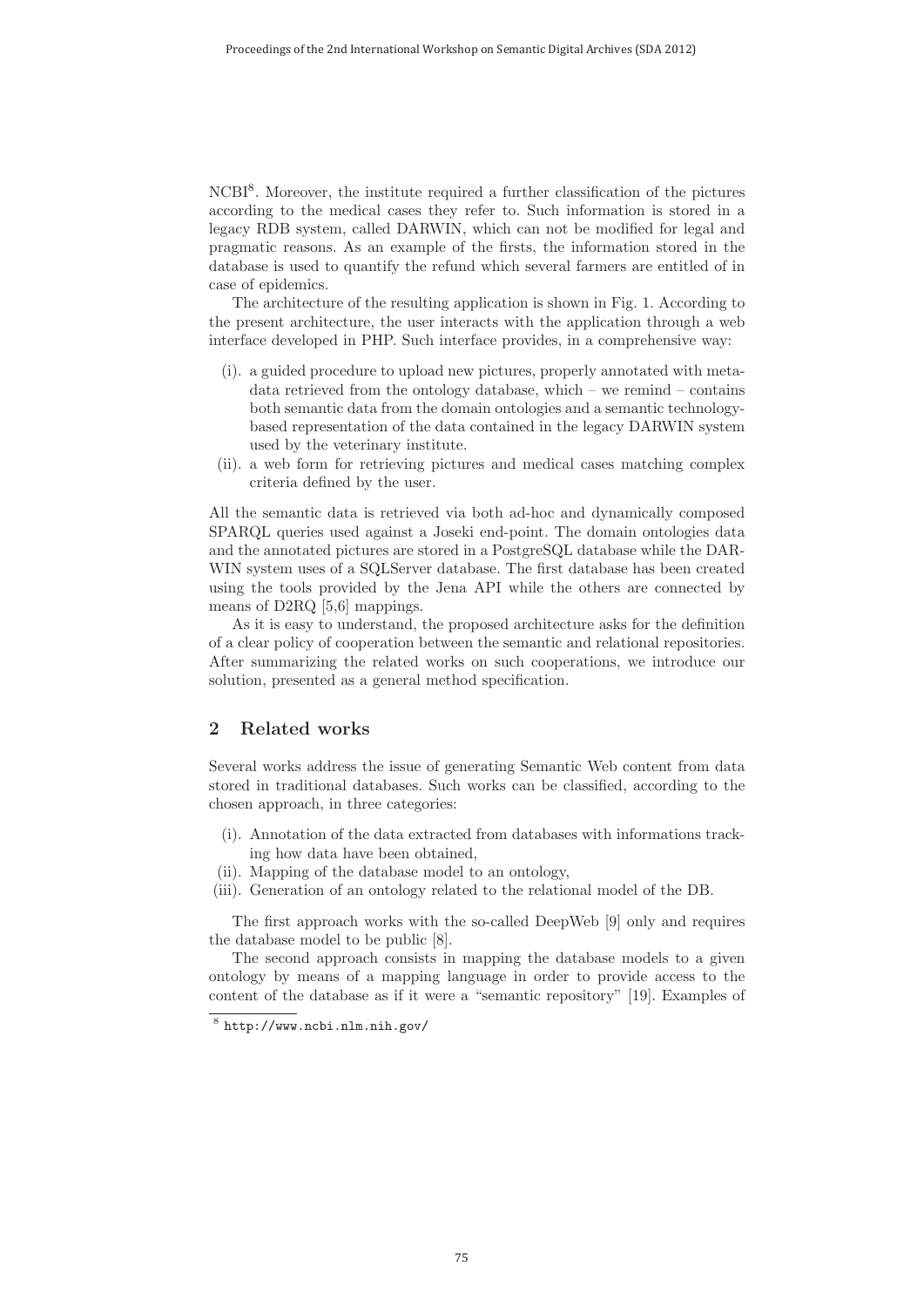

**Fig. 1.** The architecture of Imm@base web-application

such approach are  $D2RQ$  [5,6] and R2O [4]. The first one takes advantage of a proprietary mapping language, derived from the Jena assembler language, to allow the user to incorporate domain semantics in the mapping process. R2O, instead, is a XML based declarative language to express mappings between RDB elements and an ontology. The mappings realized with R2O can be used to "detect inconsistencies and ambiguities" in mapping definitions. A more detailed analysis of mapping languages and tools can be found in [14], where the authors also introduce interesting guidelines about how to further develop such mapping languages. In our work we take advantage of languages provided by works like [6] but proposing a more general methodology for the co-existence of databases and ontologies.

The third approach consists of the semi-automatic generation of an ontology from the database schema [15,16]. Such approach typically uses reverseengineering techniques to generate the ontology from the database schema, like the ones we describe in Section 3.1, and to migrate the mapped data from the database creating ontological instances based on the tuples.

Moreover, several works have been presented with respect to the development of tools and algorithms to automatically match and merge ontology schemas, such as [1,3,13,18] (refer to [12] for a more detailed discussion). Such techniques may be used as tools for the identification of the common schema and for the definition of the mapping among the distinct repository which will be defined using the proposed method. Finally, [10] presents an ontology language, an example of formally defined mapping language and a query engine, all of which are based on the description logic DL-Lite.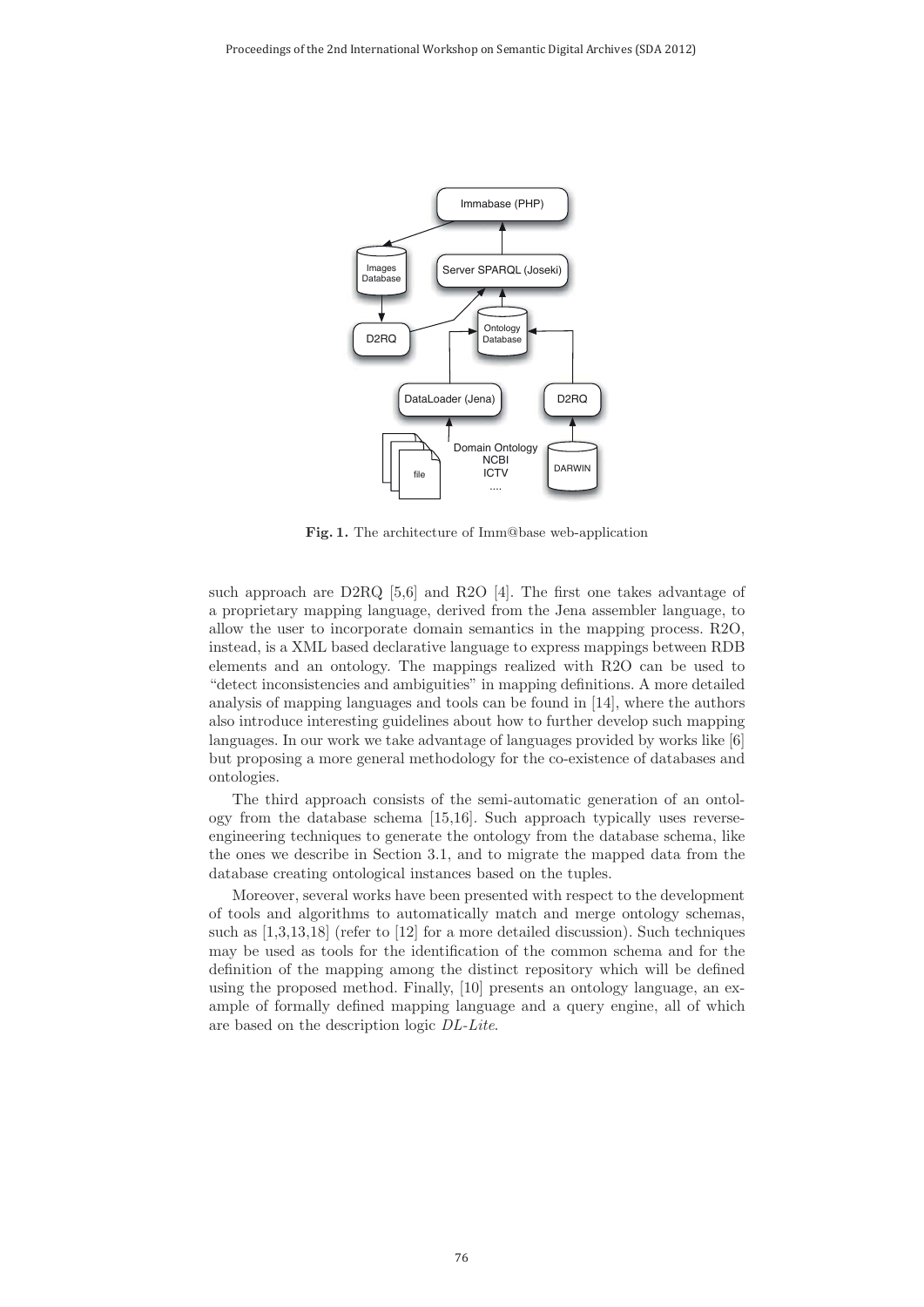To the best of our knowledge there are no proposals for methods pointing out the rationale and the steps one should follow in order to let a DB and an ontology-based store cooperate under a single system. The most similar work can be found in [2], where the authors present some use cases of integration of ontologies and relational databases. The main difference with our work is that in [2] there is the limitation of accessing data contained in the database read only, while our approach allows for the modification of data. Thus, the proposed method aims to the cooperation of data from repositories of different nature in order to provide the final user fully fledge access to the data, instead of a read-only RDF-based view of data stored in RDBMSs.

## **3 Cooperation method**

The method we propose is aimed at guiding the *separation of data* between relational database (RDB) objects and ontology instances and defining a suitable mapping between the two repositories, in order to let them cooperate consistently. To achieve this, we have to address several issues, namely:

- **–** the treatment of consistent references between the two schemas,
- **–** the integration in an existing repository of an external data source,
- **–** the identification of static and changing data,
- **–** the decision on where to store schema instances.

The method defines a mapping table, which specifies, for each conceptual object (entity or relationship) in both the re-engineered repositories, where to store the respective instances and whether and how to refer to them. The mapping table should be sufficient to define a formal mapping between the sources, either by modifying the representation of conceptual objects in both sides or defining mapping in both directions e.g. by using mapping languages as D2RQ [5]. As we discuss in the guidelines (see Section 3.2), the choices about separation of instances should be guided by the cost and feasibility of modifications to each of the two knowledge bases. Note that the method does not assume the existence of one or both of the sources: if the ontology or the RDB already exists, its underlying conceptual model is extracted, otherwise the model has to be defined from the system specifications and requirements. The method mainly operates over conceptual representations of the two repositories: intuitively, entities correspond to ontology classes and DB tables, while relationships correspond to ontology properties and attributes in DB tables. Our method assumes that the conceptual models are to be defined in a formalism suitable for representing relevant properties of both sides: we assumed to use graphical models defined following the notations presented in [7,11]. Note that in the case of the RDB, defining such schema roughly corresponds to the extraction of its relational schema.

#### **3.1 Method specification**

In this section we present the tasks of our method using the following schema, derived from the definitions in [17,20]: we divide our method in activities composed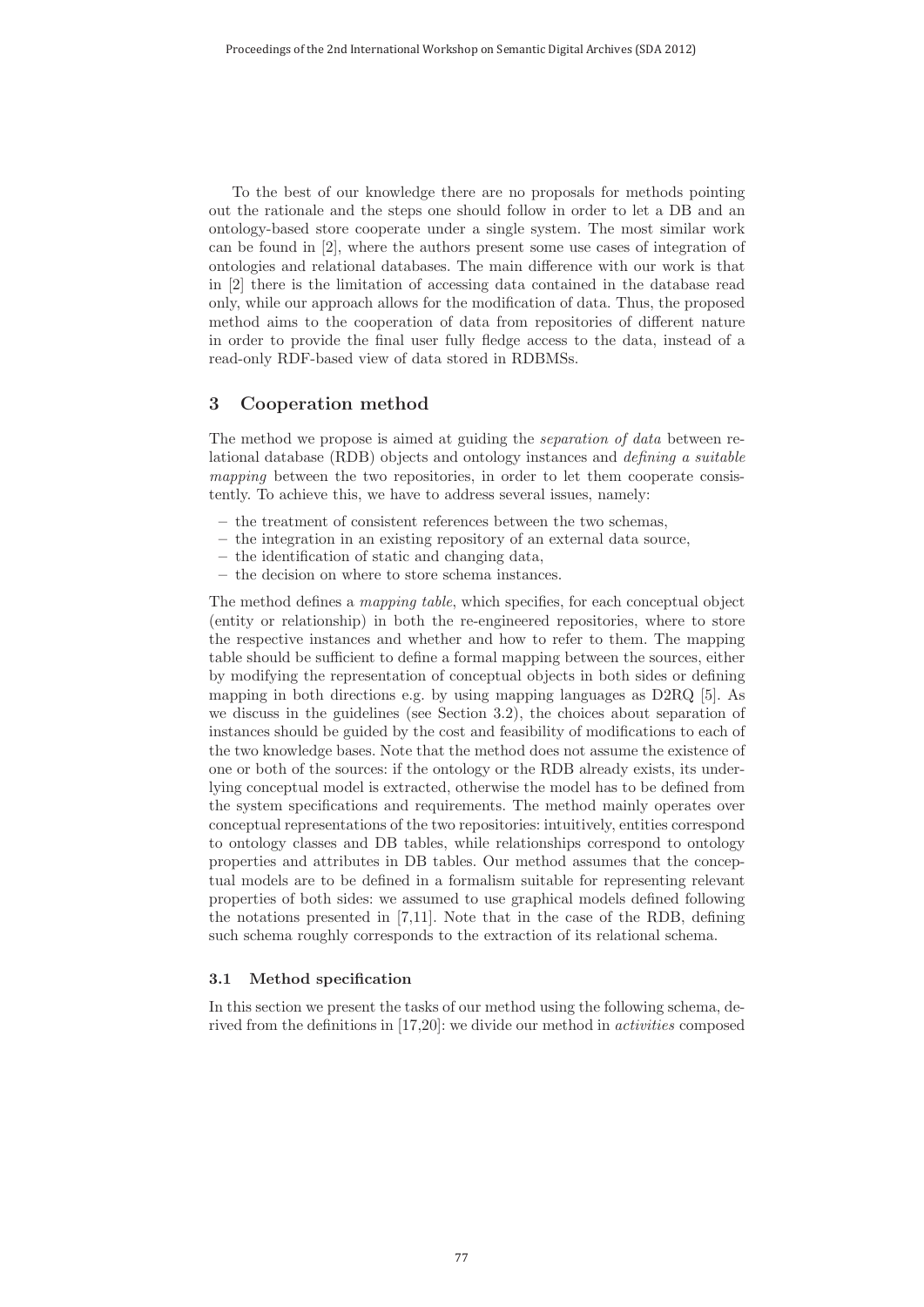by tasks. In Fig. 2 we show the outline of the activities and tasks of our method: we shortly describe each task and its required *input* and *output* documents.

The method is composed by two distinct activities: the first one is a reverse engineering phase on the available information about DB and ontology, while the second is a forward engineering phase for the definition of the mapping. In the first activity **A1** the method analyzes the available description of the database and ontology (either the conceptual schema, the requirements or directly the sources structure) in order to extract a conceptual representation of the entire system. In **T1** and **T2**, thus, the conceptual schemas of the two sources is retrieved or generated from the descriptions. The two are combined in **T3** by recognizing and merging (possibly automatically [12]) the entities shared by both schemas. This represents the conceptual schema of the integrated system and it is the starting point to the following activity **A2**, in which the decision on the instance separation is taken and the related mappings are defined. In **T4** the entities which instances have to be shared are recognized by the knowledge engineer. In **T5** the decision about the distribution to such instances can take place, thus also defining the direction of mapping for their representation in the other schema. The same is done in **T6** for relationships. The last task **T7** consists in the logical modelling of the mapping, defining the actual objects in both knowledge stores to be mapped with the technical solutions of choice.

This structure is coherent with the one presented in [17,20] for the nonontological resource re-engineering process: however, our method does not aim at the development of a new ontology but to a re-engineering of both sources in the context of the development of a semantic technology-based application. Moreover, we remark that our method can be applied either when one of the sources is available (by extracting its conceptual schema), when only its conceptual schema is available or when we just have the information (e.g. requirements) to derive the conceptual schema of each part. We also remark that some of the tasks described in the method specification (e.g. **T1** and **T2**) are easily mechanized, in particular when the knowledge bases are already present.

The outputs of our method are two mapping tables: the entity table and the properties table. The entity table should describe, for each conceptual entity:

- **–** Ontology class, DB table: where its instances are stored,
- **–** Mapping: logical mapping on classes and DB tables,
- **–** ID: property chosen as identifier,
- **–** Source: original source.

The properties table should describe, for each relation:

- **–** Ontology property, DB column: where its instances are stored,
- **–** Mapping: mapping on ontology properties and DB columns,
- **–** Domain and range: conceptual entities linked by the property.

We present an execution of our method and an example of the resulting documents in the following sections.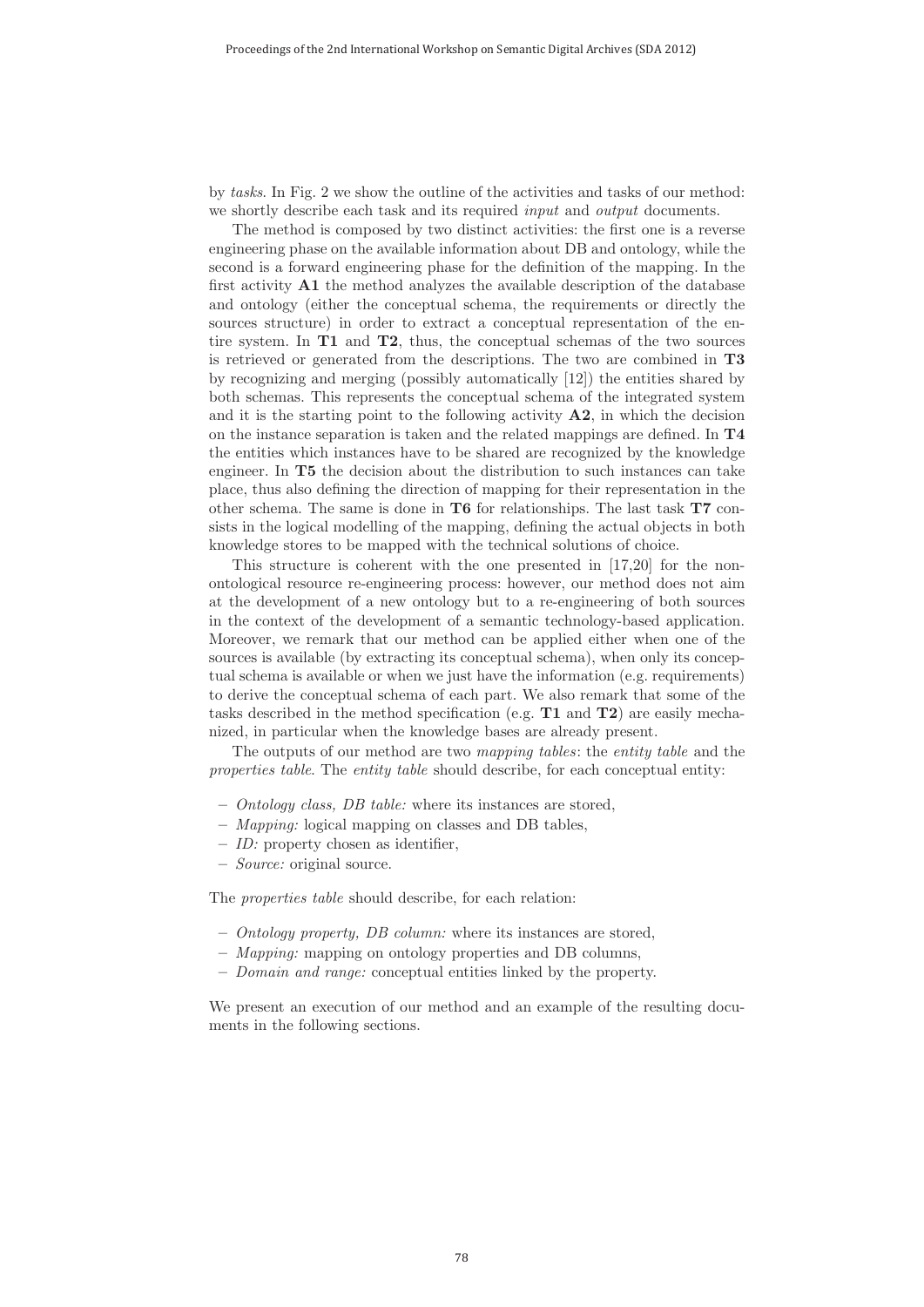**A1.Conceptual Modeling Activity** Reverse engineering on sources to extract complete conceptual schema of the system.

**Input:** DB and ontology, their conceptual models or requirements

**Output:** Total conceptual model

### **T1. DB schema extraction**

Extract conceptual schema from DB.

**Input:** DB, requirements or original DB schema

**Output:** DB conceptual schema

## **T2. Ontology schema extraction** Extract conceptual schema from ontology. **Input:** Ontology, requirements or origi-

nal ontology schema **Output:** Ontology conceptual schema

**T3. Total schema definition** Merge previous schemas to obtain a complete system schema. **Input:** DB and ontology schemas **Output:** Total conceptual model

#### **A2. Mapping Definition Activity**

Forward engineering on extracted model for the definition of mapping tables.

**Input:** Total conceptual model **Output:** Complete mapping tables

**T4. Shared schema extraction** Identify conceptual objects to be shared between schemas. **Input:** Total conceptual model **Output:** Shared conceptual schema

#### **T5. Instances distribution** For every entity, decide where to store its instances. **Input:** Shared conceptual schema **Output:** Instances table

- **T6. Relationships distribution** For every relationship, decide where to store its instances. **Input:** Shared schema, instances table **Output:** Properties table
- **T7. Logical modeling** Define actual classes and tables to be mapped. **Input:** Shared schema, mapping tables **Output:** Complete mapping tables

**Fig. 2.** Method specification

#### **3.2 Guidelines**

In the following we suggest some guidelines useful for the application of our method and the definition of the mapping between DB and ontology. First of all, the following guidelines may drive the decision on which of the two schemas refer when storing instances of a conceptual object.

- **–** Ontology instances: data can be stored as instance of ontology classes and properties mostly because it is necessary to draw inferences from this data. This can be useful when arranging data in complex taxonomies or meronimies or when it is needed to verify correctness of the data with respect to the ontology logical constraints. Another scenario where this choice is necessary is when one needs to comply with an external (possibly standard) ontology. In general, ontology instances should be treated as fixed and non-changing data, mostly representing "metadata" of the application to be developed.
- **–** RDB instances: on the other hand, DB instances should represent the "working data" of the application, that is the data that one expect to be updated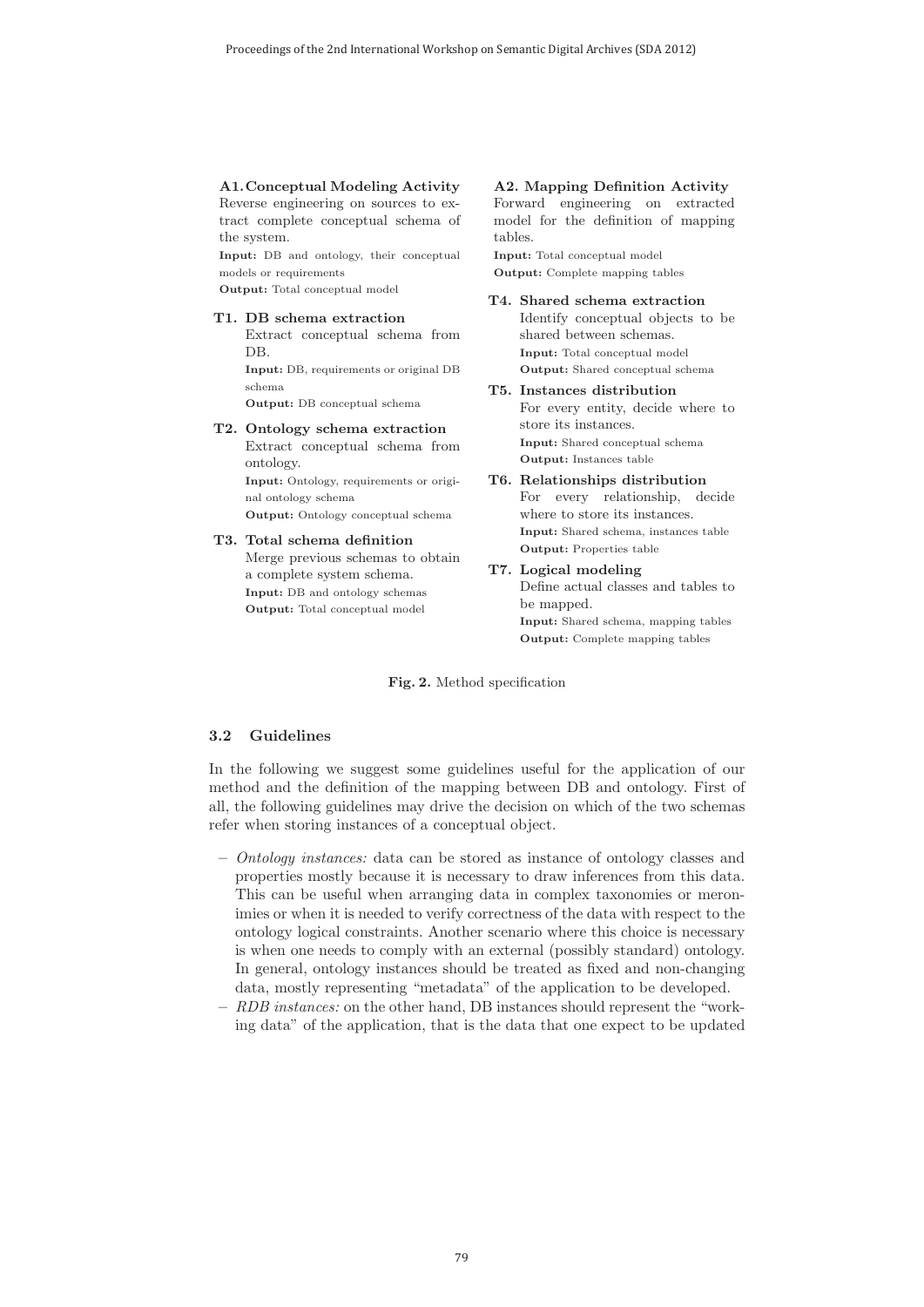and changed the most. Other reasons to leave out such data from the ontology include the fact that only simple queries (and no inferences) over this data are needed, or the fact that they represent only "administrative" data that is uninteresting to map and publish over the ontology.

Note that this means that the actual data would be stored in the DB, while the metadata would be stored as ontology instance. Note also that, in both cases, the choice can be affected by where the original instances were stored, the modifiability of the sources or the impact that these modification can cover. Moreover, as it is clear from the method, not every conceptual object in both parts takes part in the mapping: however, by re-engineering the conceptual schema we can decide to move an object from a schema to the other.

Once the choice on where to store instances has been done, the following guidelines suggest how to map and identify these instances in the two directions, so that they are visible in the other schema.

- **–** Instances in DB, class in ontology: this partly corresponds to the case treated by mapping tools. From DB to ontology, entity instances can be mapped to individuals of a class naming them, e.g. as ClassName ID. To identify in the DB mapped instances once they are retrieved from the ontology, one can map the ID or primary key of the instance as a hasID datatype property value referred to the ontology instance.
- **–** Instances in ontology, values in DB: we can suggest different solutions to access or refer to external ontology instances into the DB records. A solution consists in directly using the URI of the referred individual in the DB tuples: however, this solution can be non satisfactory in that one can not check the validity and consistency of the references and can not add information to such individuals in the DB. Another solution is to keep in the DB a table relating the DB tuples to their counterpart individual in the ontology: additional data for the objects (not available in the ontology) can be stored in other columns of such table. A similar solution, but more demanding in terms of updates to the DB schema, consists in using the URI (or a transformation of it) of the ontology instance as the ID of the tuple of their counterpart in the DB. A relaxation of the previous solution consists in defining a transformation from the URI (or other property value) of ontology individuals to the value used as ID in the DB.

## **4 Example**

In the following section we present a simple example for the application of the previously proposed method. More precisely, we present a simplification of the actual integration of the DB schema and ontology mentioned in our motivating scenario. Note that the operations described in the following of the section have been performed manually because of the dimension of the problem. In order to deal with more complex scenarios it will be required to develop tools supporting the tasks described in Section 3.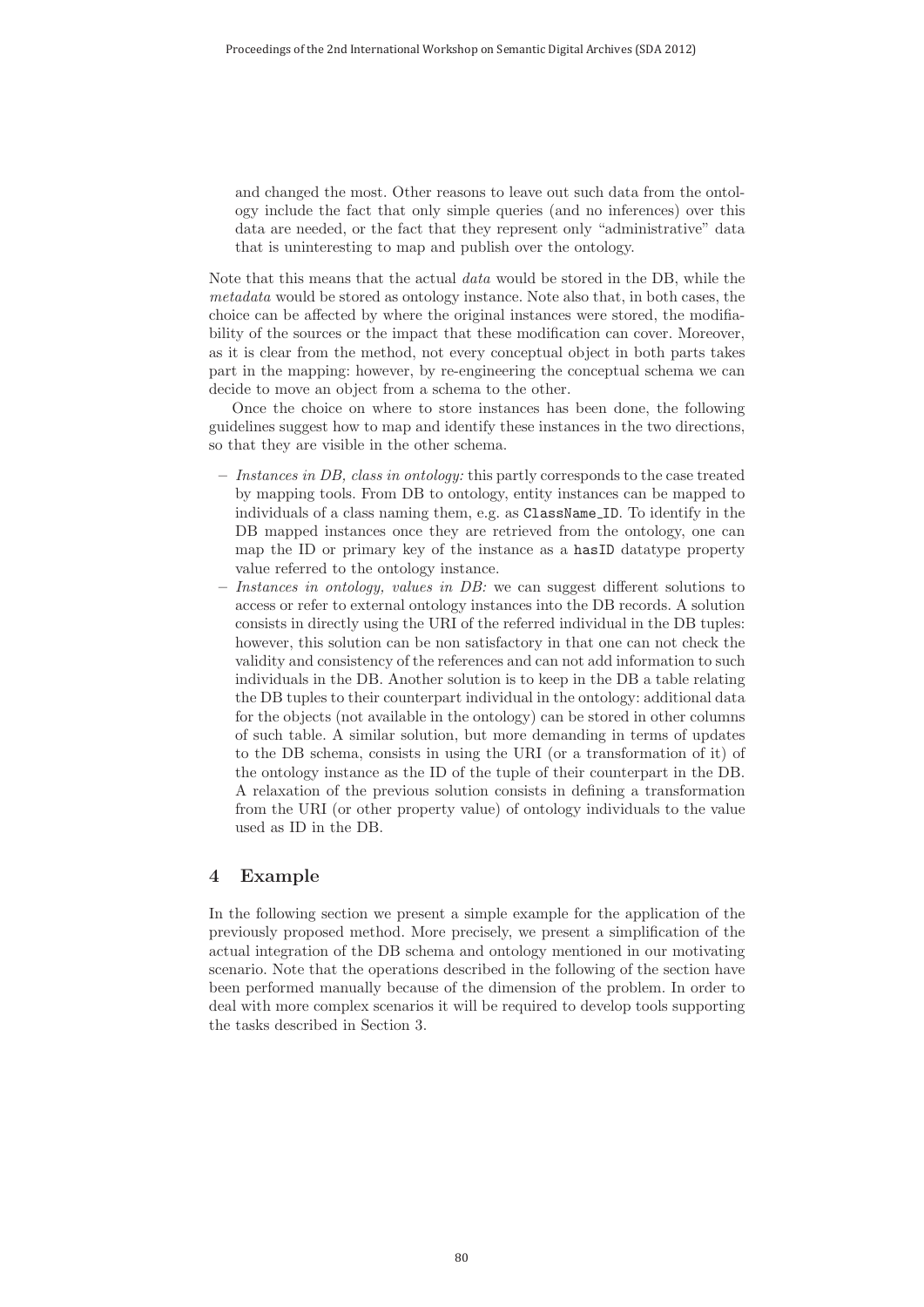In the case of our example, we assume to already have the ontology conceptual schema (since basically we are adding a new ontology to an existing DB based system) and to be able to extract the conceptual schema from DB tables. Moreover, we assume (by relaxing the situation of our motivating scenario) that we can freely modify both parts. In our example, ideally, the DB mostly contains the data pertaining to the actual files representing medical images, while the ontology stores the relations between the concepts represented in the subject of images.

Given these premises, in the following we proceed trough the tasks of our method, providing examples for the most relevant produced documents. For simplicity, we only represent the properties and relations of the main entities of our system.

After the first two tasks **T1** and **T2**, given the previous assumptions, we obtain the conceptual schema of the DB and of the ontology, which are shown in Fig. 3 and Fig. 4. In particular, note that their structure is slightly different: e.g. the entity Origin (representing the method of acquisition of an image) appears only in the DB schema, while in the ontology schema Image is specialized in MacroImage and MicroImage (actual photographs versus microscopy images) which need to be treated differently in our system. Most notably, only the ontology contains the relations between the entities representing subject properties as in the case of hasPosition for Lesion.



**Fig. 3.** DB Conceptual schema

In task **T3** we merge the two schemas in the total conceptual schema, considering the shared attributes: for example, note the case of the information about gender, in the DB represented as attribute and in the ontology as object property. We do not show this schema, for space and significance reasons. After obtaining the total schema, we can also begin to define the contents of the entity and property tables, mainly by filling in the names of entities and the properties with their specified domain and range.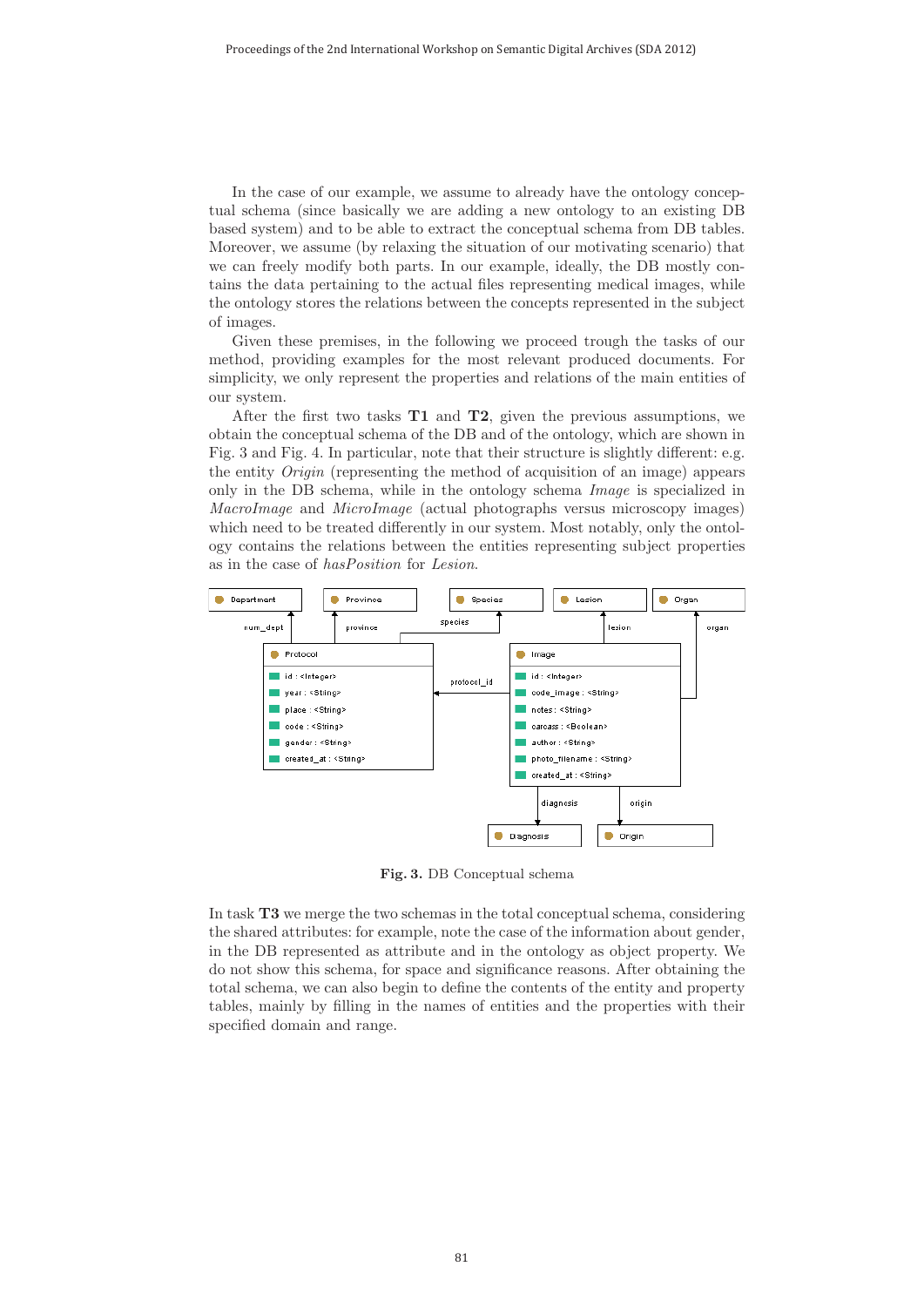

**Fig. 4.** Ontology Conceptual schema

We can now begin the forward engineering activity: the first task **T4** consists in identifying the shared schema in the total schema, which corresponds in picking out the instances that are not to be mapped, following the given guidelines. For example Origin and the attributes as author and notes only belongs to the DB while MicroImage is only to be contained in the ontology. The shared schema obtained in this task is shown in Fig. 5.



**Fig. 5.** Shared schema

The next two tasks **T5** and **T6** consist in separating the instances and relations of DB and ontology and thus defining the direction and the choices for the mapping, as suggested in our guidelines. For example, note that since Protocol and Image represent the data of our system, they are stored in the DB and mapped to their classes in the ontology. On the other hand, the objects actually detailed in the ontology have to be only referred in the DB instances.

In the last task **T7**, the mapping tables are completed with the actual DB tables and columns to be mapped. The final mapping tables for our example are shown in Table 1. Note that the proposed tables only contain relevant parts of the actual mapping tables for our schemas. We remark that the structure and notations used to present our method are simply suggestions for a manual execution of the method and can be replaced or hidden to the user in case of an implementation.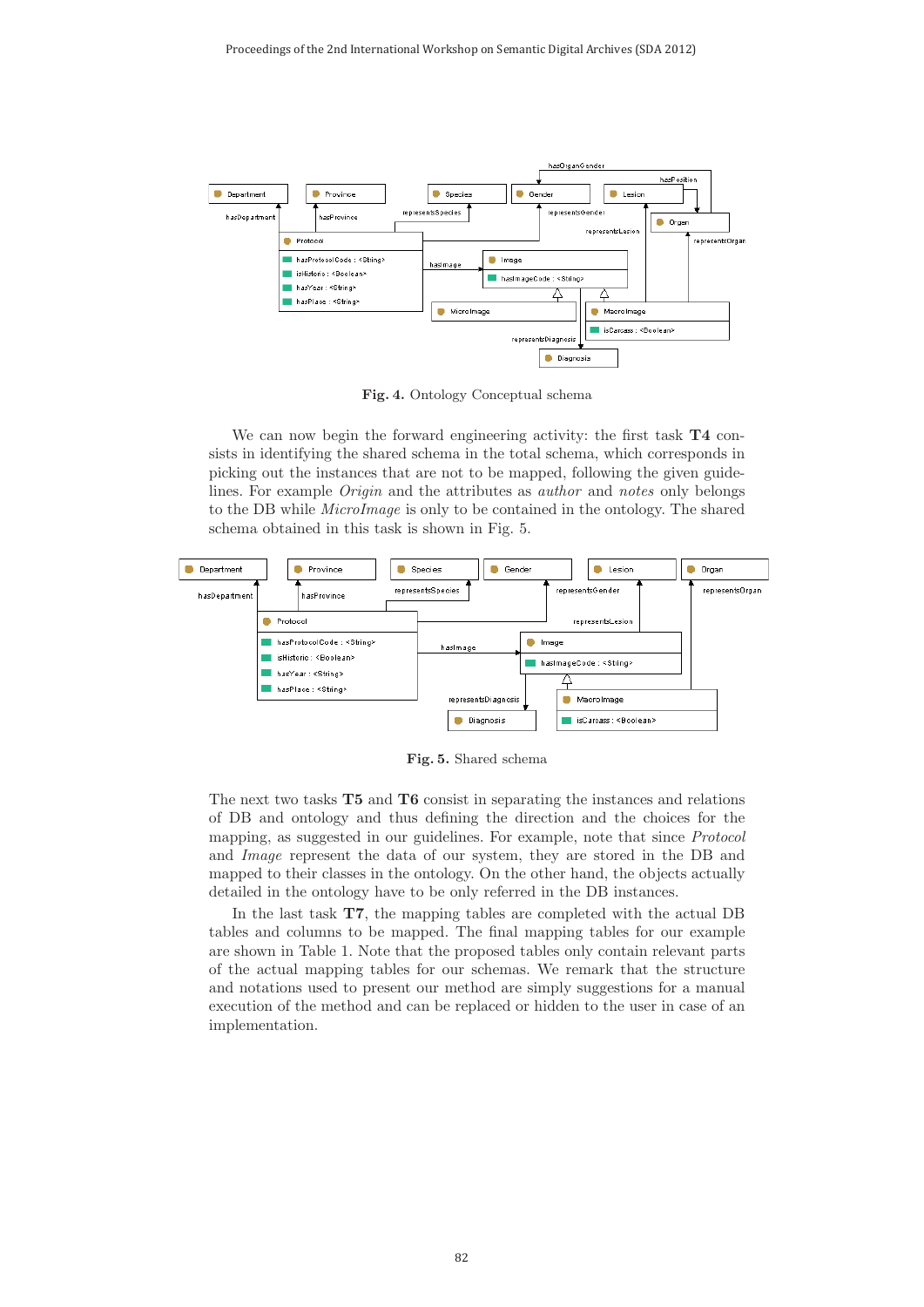| Entity              |                     | Mapping Onto.Class DB Table ID |          |                       | Source   |
|---------------------|---------------------|--------------------------------|----------|-----------------------|----------|
| Protocol            | $\overline{DB}$ - O | Protocol                       | Protocol | $Protocol.ID$ $O, DB$ |          |
| Image               | $DB - O$            | Image                          | Image    | Image.ID              | O. DB    |
| $Macrolmage DB - O$ |                     | MacroImage Image               |          | Image.ID              | $\Omega$ |
| MicroImage  O       |                     | MicroImage                     |          | URI                   |          |
| Species             | $O - DB$            | Species                        |          | URI                   | O. DB    |
| Gender              | $O - DB$            | Gender                         |          | URI                   |          |
| Organ               | $O - DB$            | Organ                          |          | URI                   | O. DB    |
| Origin              | DB                  |                                | Origin   | Origin.ID             | IDB      |

| Domain                               | Property                        | Range                      | Type                     |          | Mapping DB column |
|--------------------------------------|---------------------------------|----------------------------|--------------------------|----------|-------------------|
| $\text{Image}(\overline{\text{DB}})$ | representsDiagnosis Diagnosis O |                            | object                   | $DB - O$ | Image.diagnosis   |
|                                      | origin                          | Origin (DB)                | $_{\rm object}$          | DB       | Image.origin      |
|                                      | hasImageCode                    | $\langle$ string $\rangle$ | $ {\rm datatype} DB - O$ |          | Image.code_image  |
|                                      | notes                           | $\langle$ string $\rangle$ | datatype DB              |          | Image.notes       |
|                                      | author                          | $\langle$ string $\rangle$ | datatype DB              |          | Image.author      |
|                                      | $\cdots$                        | $\cdots$                   | $\cdots$                 | $\cdots$ | $\cdots$          |
| MacroImage (DB) representsOrgan      |                                 | Organ $(O)$                | $_{\rm object}$          | $DB - O$ | Image.organ       |
|                                      | representsLesion                | Lesion $(O)$               | object                   | DB - O   | Image.lesion      |
|                                      | isCarcass                       | $<$ boolean $>$            | $ datatype DB - O$       |          | Image.carcass     |
| Lesion $(O)$                         | hasPosition                     | Organ $(O)$                | object                   | Ю        |                   |

**Table 1.** Entity and Property tables (excerpt)

# **5 Conclusions**

In this paper we presented a method that allows a relational database and an ontology – as deployed in a Semantic Web application – to collaborate towards a fruitful distribution of data between them. We also provided guidelines in order to support the decisions to be taken in the deployment of our method. We defined the presented method motivated by the scenario of a system for the management of bio-medical images. In such project, semantic technologies are used to relate data from a relational database containing information about images to ontologies containing complex metadata classifying them.

The method we proposed in these pages represents a first step towards the definition of a generally applicable re-engineering process: for its further development, it is certainly necessary to refine and evaluate the proposal with experiences on several real-world applications scenarios. Moreover, the proposed guidelines are not thought to constitute a complete best practice, but they want to draw the attention to some relevant aspects of the cooperation and possibly promote discussion about these issues. Another interesting direction for further developments is the study of the automatization possibilities and the effective implementation for the tasks of our method.

## **Acknowledgments**

We would like to thank the IZSLER institute for the support and collaboration.

# **References**

1. Alexe, B., Chiticariu, L., Miller, R.J., Tan, W.C.: Muse: Mapping understanding and design by example. In: ICDE. pp. 10–19. IEEE (2008)